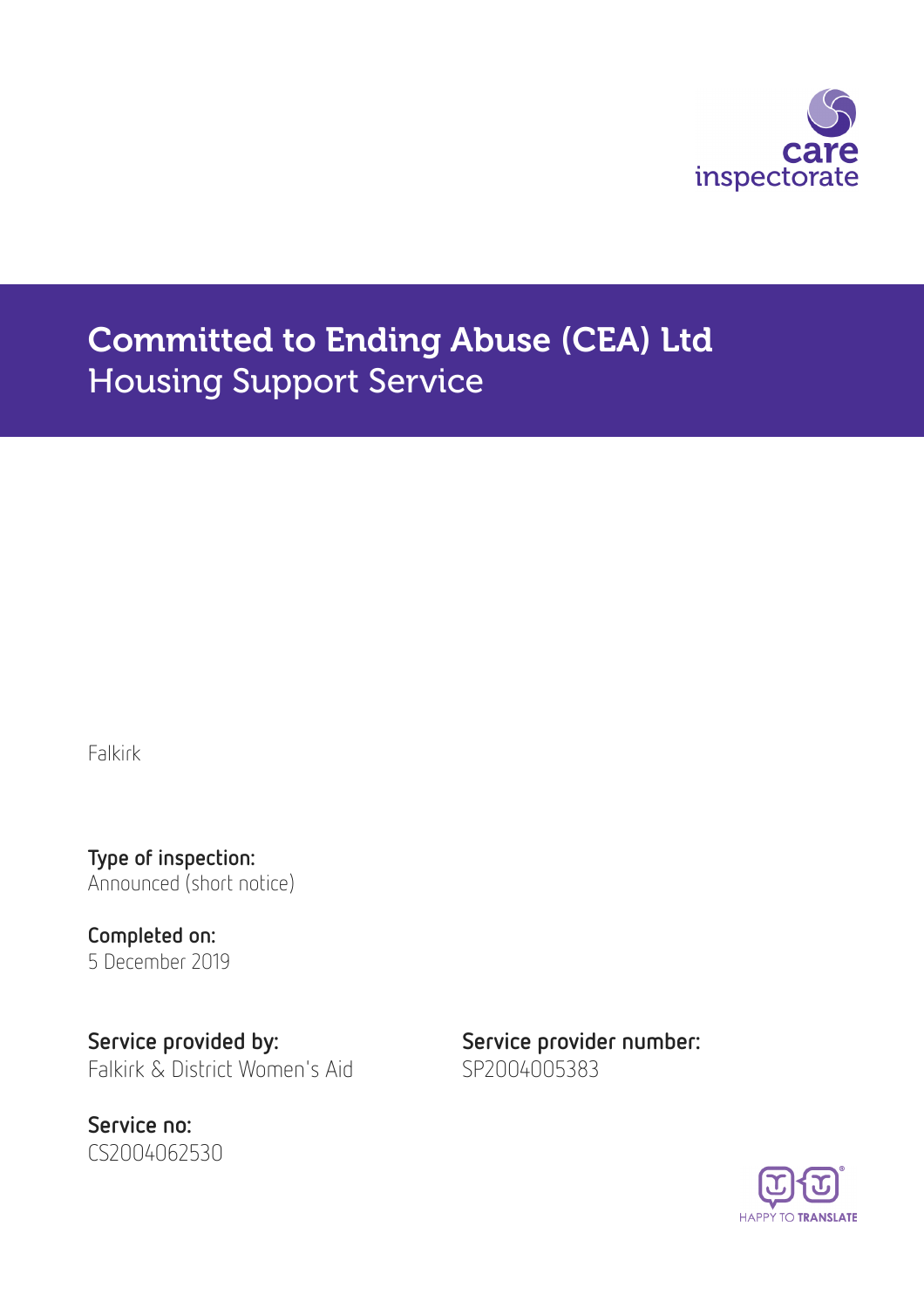#### About the service

Committed to Ending Abuse is registered to provide a housing support service to people affected by abuse and trauma. The service has one staffed office where service users can make contact for advice, support and therapeutic interventions. The office base is centrally situated in Falkirk with parking space available. Previously, Committed to Ending Abuse provided refuge accommodation. Coinciding with the time of this inspection the service ceased to offer refuge accommodation. The service is also conveniently located for access to public transport links. The service is supported by a Board of Directors/Trustees.

The aim of Committed to Ending Abuse is to end all forms of abuse by providing preventative work, awareness raising and individual support and interventions. The service states its objectives are:

To provide a safe, effective risk led service

To maintain leading lights accreditation

Work effectively with other organisations to deliver high quality service to service users

Be accountable for the service it provides and the funds it spends.

#### What people told us

We visited the service on 20 September 2019 and then again on 16 October 2019. During our first visit we met with a group of three people who had received support from the service. We also sent 10 Care Standards Questionnaires to people being supported by the service, nine of these were completed and returned to us.

People we spoke with told us they were happy with the support they received from the service and that they had established strong relationships with the staff members within Committed to Ending Abuse (CEA) Ltd. People did comment however that they would like the programme of support for the children to continue over the summer. We shared this information with the service manager who agreed to consider this request.

People we spoke with made the following comments:

'The staff are amazing, no issues, they are really polite, they pass on messages, they get back to you. They're busy and they're flexible ... my daughter has felt very supported. Its personal and flexible.'

'I've been supported by different staff over the years. The staff are really nice - everyone is lovely, easy to talk to, whichever one. I suffer from anxiety, I can't just open up to anyone but I can open up to all the staff here.'

'I feel they very much held my hand, not literally. They are good at empowering you. You finally get to the point where you don't need staff to come with you. You find your confidence.'

'I had no money and no food. My worker phoned the foodbank and the foodbank delivered toiletries and a food boxes to my house. They included food for my dog.'

'CEA has given me the support and encouragement to rebuild my life after experiencing 10 years of abuse.'

'I feel safe when me and my kids come in for our appointments ... All three of us have a separate worker who works with us to make sure we are safe and well I can't praise these ladies enough.'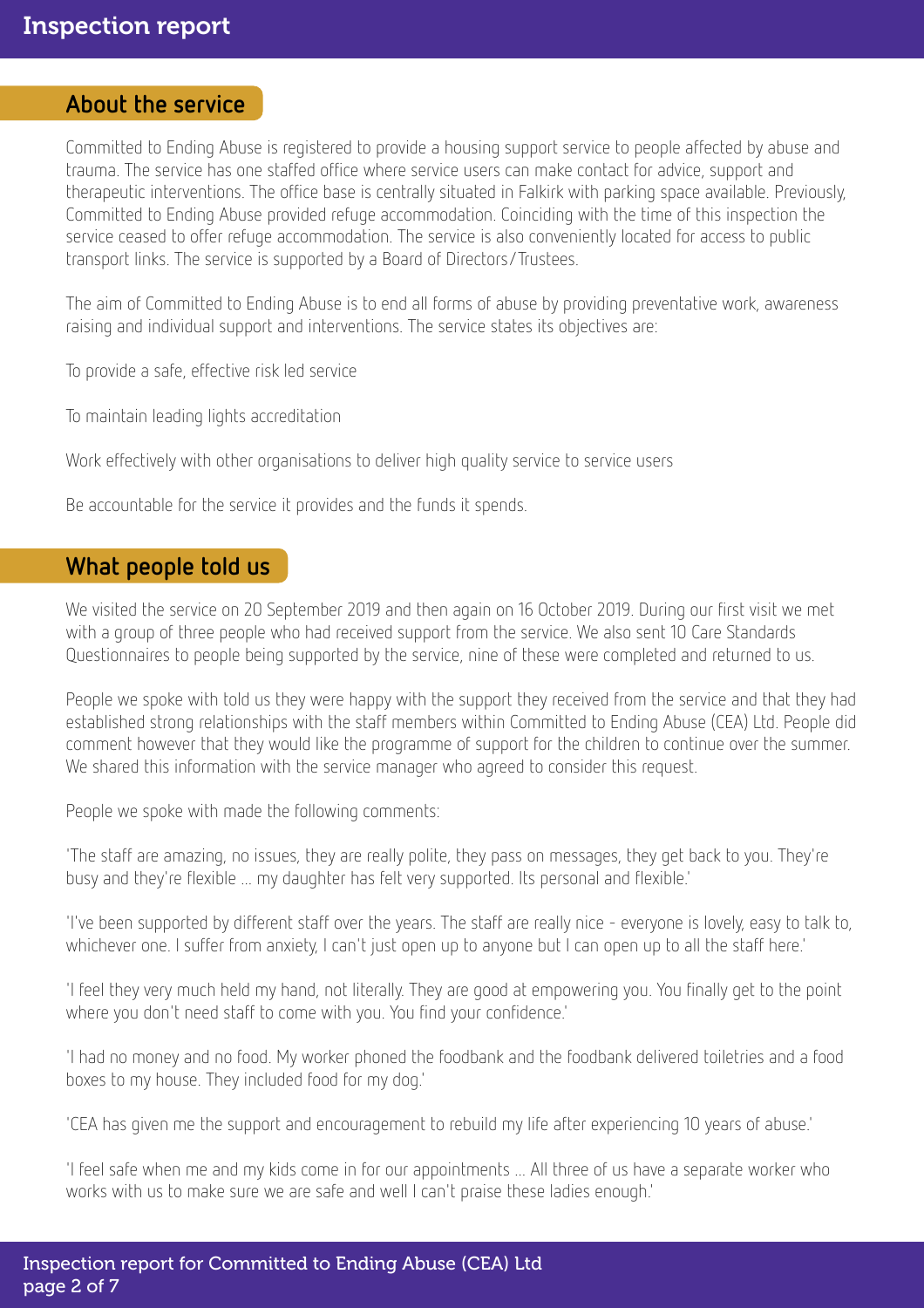'I found the service very helpful and supportive and know they are always there for me if I need them.'

'The staff have supported and respected me immensely. The place is always clean and everyone is approachable and professional.'

'This service is an amazing thing. Coming out of an abusive relationship, not having any strength, confidence or self-worth. This service and what they provide helped bring that back to me. I cannot thank my support worker enough for being there at the end of the phone for when I needed her advice the most.'

'I have only recently started using this service and have been very satisfied so far. I receive regular calls to see how I am. I have my support worker at the other end of the phone when I need her and risk measures to my property were carried out on the same day as my first assessment.'

'This service is completely invaluable and provides a safe haven.'

## Self assessment

A self assessment was not requested prior to this inspection visit.

## From this inspection we graded this service as:

| Quality of care and support          | 5 - Very Good |
|--------------------------------------|---------------|
| <b>Quality of staffing</b>           | 5 - Very Good |
| Quality of management and leadership | not assessed  |

## What the service does well

Committed to Ending Abuse is a busy service which supports people who have been affected by abuse. There were support plans and risk assessments in place for individuals being supported. We found there was particularly robust assessment of risk and related detailed risk management plans in place. Support plans were reviewed regularly. Staff were therefore able to access reliable records on risks and support needs in order to tailor the support provided to each individual.

Support was provided both 1:1 and in groups. Staff provided both emotional support and practical assistance as required. People received support to recover from their experience of abuse and to keep themselves safe in the future. Staff also provided support with practical issues including accessing benefits and housing. There were child and adult protection policies and procedures in place and staff were trained in child and adult protection. We were therefore satisfied that there were measures in place which minimised risks of harm.

Committted to Ending Abuse was a responsive service. The staff worked hard, meeting the demands on the service. The staff team members, between them, spoke a number of different languages and the service were able to access translation and interpreting services in order to engage with people and children in their first language. The staff were also flexible in terms of arranging meeting times; people were offered appointment times which took into account their personal commitments. The service did not operate a waiting list to access support; staff contacted people as soon as possible after they were referred to the service. People using the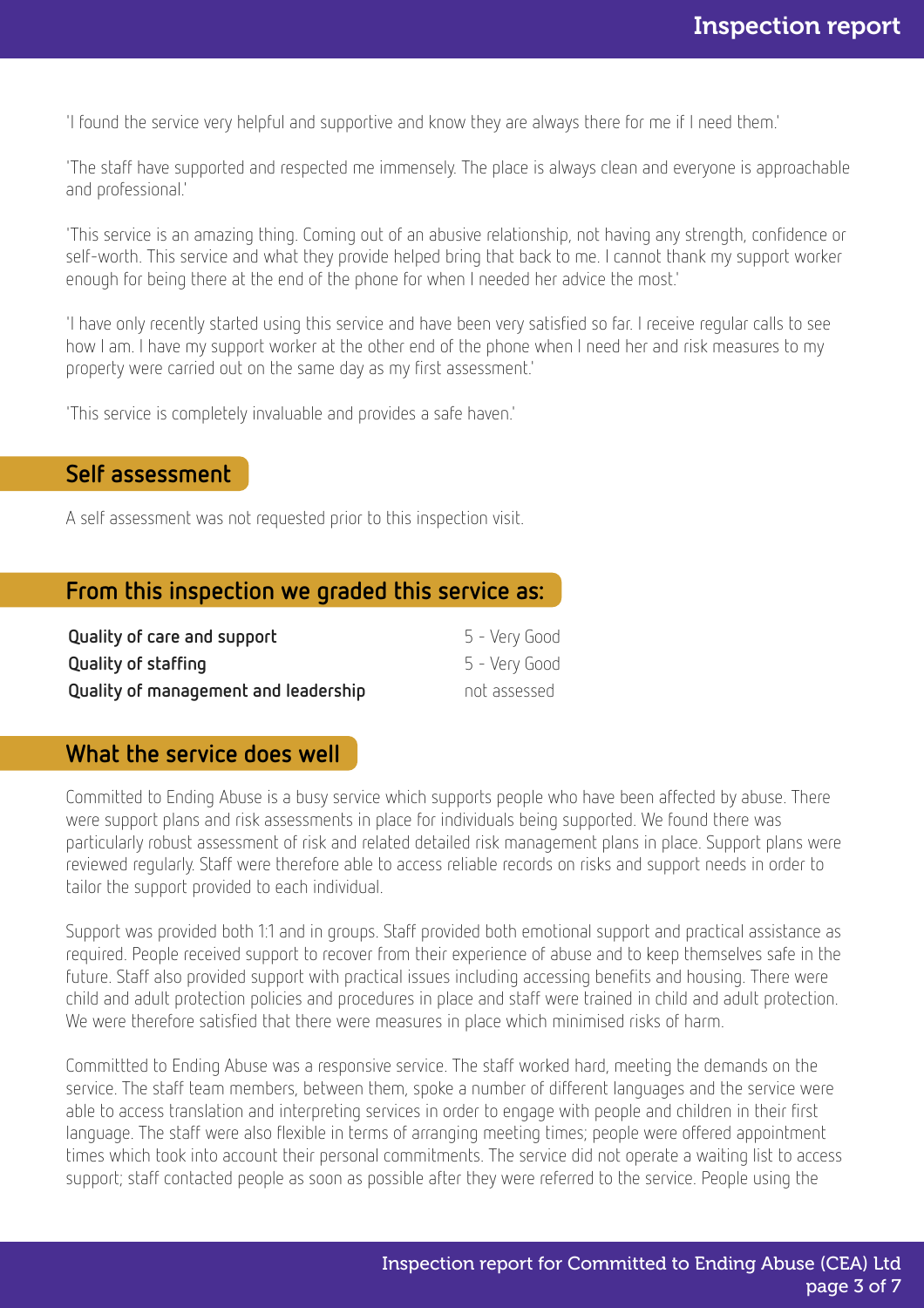service were given assistance to make contact with relevant community services to access any additional support required.

We found that staff held a range of professional qualifications related to their role. A Number of team members held specific qualifications in Independent Domestic Abuse Advocacy. We found staff were insightful about the needs of people they supported. Staff delivered support based on a specific trauma recovery model. The staff we spoke with were knowledgeable and confident about explaining how they applied this model in practice. This meant that the service delivered was informed by a recognised and relevant theoretical model of practice designed to meet the specific support needs of individuals being supported within the service. We were therefore confident that staff were informed to deliver effective support to people within the service.

The service had recently renewed their accreditation for using the safe lives approach which is a recognised method of practice in addressing domestic abuse. Committed to Ending Abuse worked in partnership with local professionals in adopting the safe lives approach. The service was represented on the local Gender based Violence Partnership which aimed to develop multi agency working in the domestic violence sphere. This partnership working helped to ensure that supports delivered to individuals across agencies were streamlined.

Staff we spoke with told us they enjoyed their work and gained satisfaction from observing individuals progress toward towards their identified goals. There was strong team working. We found staff received regular supervision and told us they felt supported in their roles. The service supported staff to maintain their resilience. We found that support staff, including the service manager, received supervision from an external company which specialised in the provision of counselling and coaching. This helped to support staff in maintaining a high standard of performance within their support role.

The team were supported by an active Board of Directors. The service had recently held a strategy development day which was attended by both the staff team and board members. Staff members made presentations to board members. We found there was effective communication across the organisation which supported the provision of a high quality of service provision.

## What the service could do better

The service had agreed to explore whether or not it carried the opiate blocker naloxone (this is an opiate blocker which when administered in the event of overdose can be life saving).

The service had agreed to formalise their processes for reviewing staff cover arrangements.

We received feedback from the people being supported in the service that they would like the children's activity programme to be extended to cover the school holiday. We have discussed this feedback with the service and they are exploring ways to deliver a summer holiday children's activity programme.

The service was advised to submit a notification to apply for a variation in respect of no longer providing refuge accommodation. The Care inspectorate have since received this application and the variation should be completed in due course.

#### Requirements

Number of requirements: 0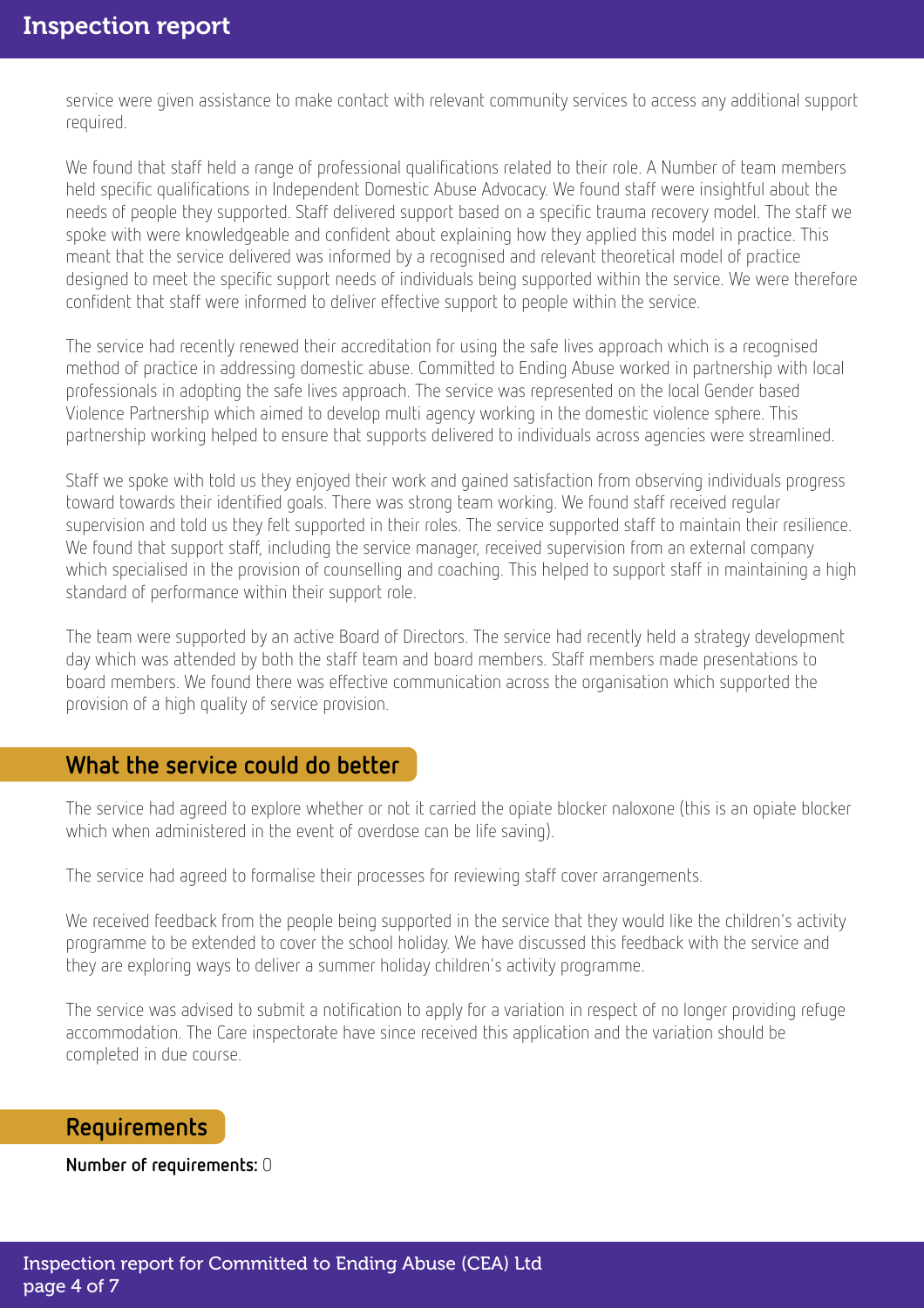Recommendations

Number of recommendations: 0

## **Complaints**

There have been no complaints upheld since the last inspection. Details of any older upheld complaints are published at www.careinspectorate.com.

## What the service has done to meet any requirements we made at or since the last inspection

## Previous requirements

There are no outstanding requirements.

# What the service has done to meet any recommendations we made at or since the last inspection

## Previous recommendations

There are no outstanding recommendations.

## Inspection and grading history

| <b>Date</b> | Type                        | Gradings                                                                 |                                                                |
|-------------|-----------------------------|--------------------------------------------------------------------------|----------------------------------------------------------------|
| 17 Aug 2017 | Announced (short<br>notice) | Care and support<br>Environment<br>Staffing<br>Management and leadership | 6 - Excellent<br>Not assessed<br>5 - Very good<br>Not assessed |
| 29 May 2015 | Unannounced                 | Care and support                                                         | 5 - Very good                                                  |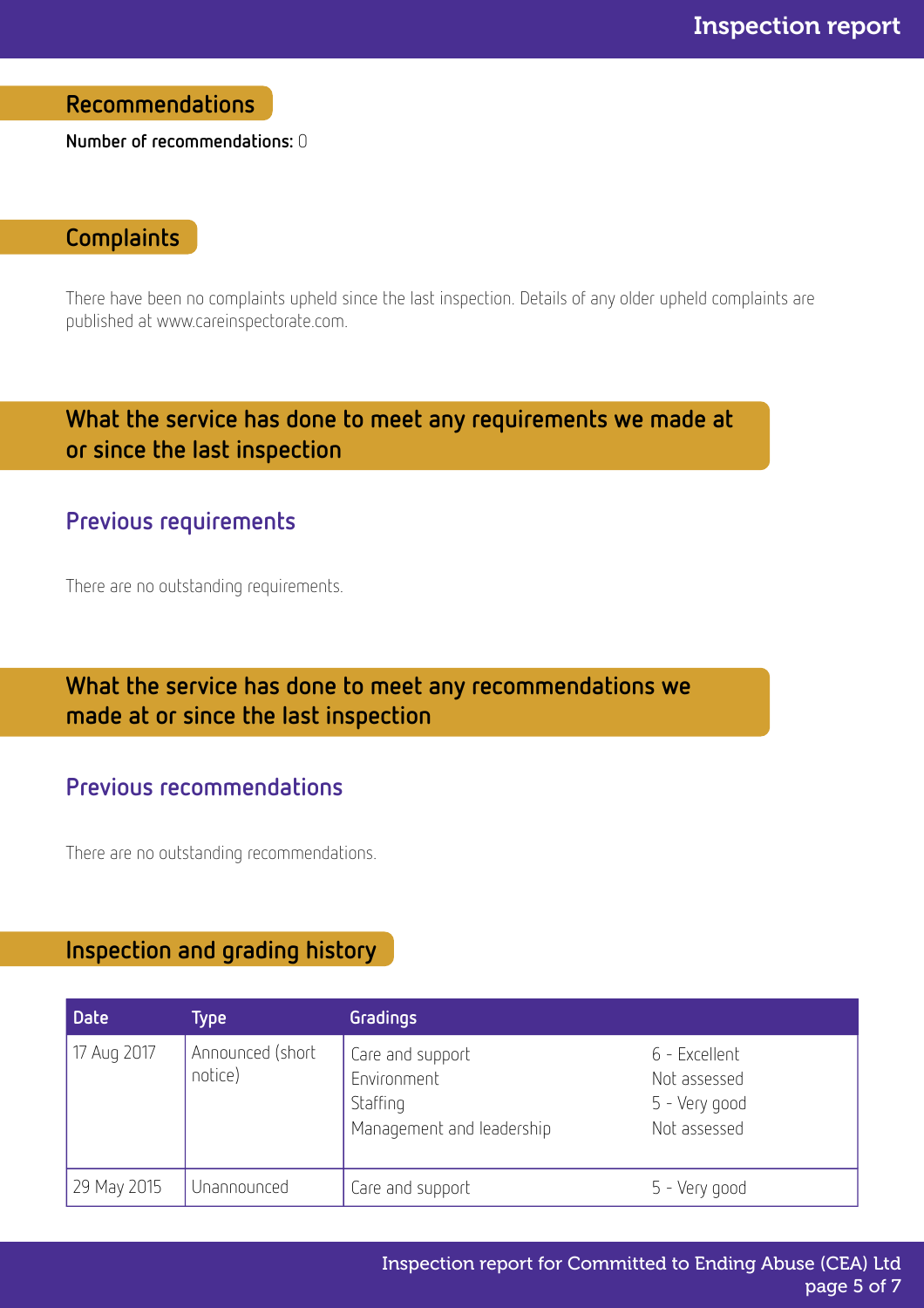| <b>Date</b> | <b>Type</b>                 | Gradings                                                                 |                                                                  |
|-------------|-----------------------------|--------------------------------------------------------------------------|------------------------------------------------------------------|
|             |                             | Environment<br>Staffing<br>Management and leadership                     | Not assessed<br>5 - Very good<br>5 - Very good                   |
| 17 Jul 2013 | Announced (short<br>notice) | Care and support<br>Environment<br>Staffing<br>Management and leadership | $4 - Good$<br>Not assessed<br>$4 - Good$<br>$4 - Good$           |
| 19 Aug 2011 | Unannounced                 | Care and support<br>Environment<br>Staffing<br>Management and leadership | $4 - Good$<br>Not assessed<br>Not assessed<br>$4 - Good$         |
| 29 Apr 2010 | Announced                   | Care and support<br>Environment<br>Staffing<br>Management and leadership | $4 - Good$<br>Not assessed<br>$4 - Good$<br>$4 - Good$           |
| 9 Jul 2009  | Announced                   | Care and support<br>Environment<br>Staffing<br>Management and leadership | $4 - Good$<br>Not assessed<br>3 - Adequate<br>3 - Adequate       |
| 9 Oct 2008  | Announced                   | Care and support<br>Environment<br>Staffing<br>Management and leadership | 3 - Adequate<br>Not assessed<br>$2 - Weak$<br>1 - Unsatisfactory |